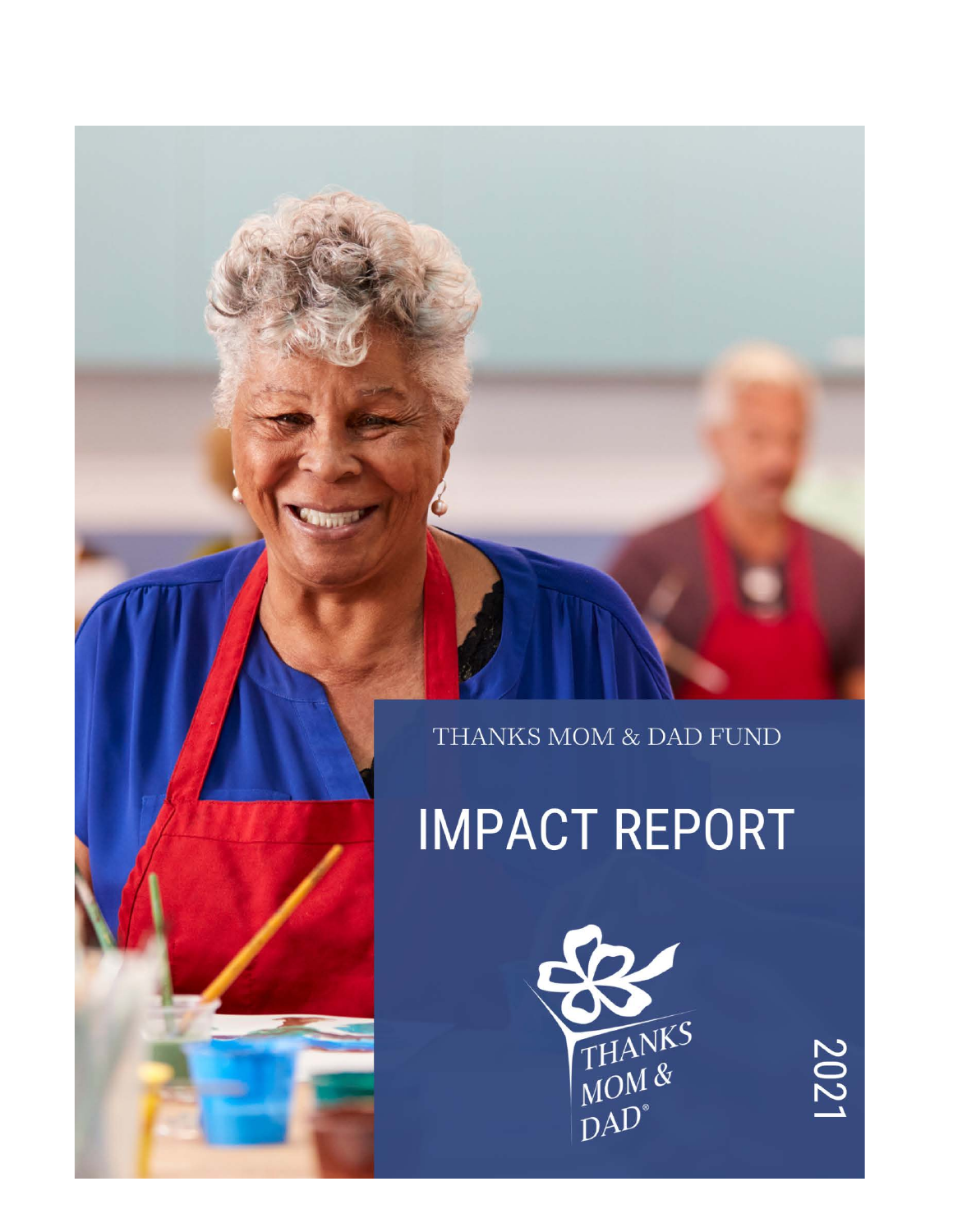## **2021 in Review**

While the lingering pandemic necessitated continued precautions for older adults who remained most at risk, it also prompted many new efforts and innovations. The focus shifted toward planning for a post-pandemic environment. Support from generous donors and sponsors made it possible to invest more than \$166,000 in critical programs, senior centers, and important research.

The partnership with the Georgia Department of Human Services Division of Aging Services continued with 38 senior centers receiving funding for new programs and center

improvements and programs better positioning them to re-open with fresh environments and recommended CDC health and safety precautions. Since 2017, the program has funded 224 programs totaling more than \$434,000.

Nine organizations tested new interventions to lessen the effects of social isolation with our grant from CVS Health



demonstrating improvements for loneliness and isolation for almost 500 seniors. At year's end, we were proud to be named a CVS Health Zone Partner for one of its nationwide place-based efforts targeting health improvements in the 30318-zip code.

Additional benchmarks included an Amerigroup grant to begin research on lessons learned during the pandemic and what efficiencies could improve service delivery; continued work with Emory's Georgia GEAR program creating referral mechanisms for online Fall Prevention Tai Chi classes for older adults; and the successful launch of "Sequels", a virtual educational series answering questions we often receive about 'aging' moderated by award-winning journalist Jocelyn Dorsey.

Closing the year in the true spirit of the holiday season, an in-kind donation from AARP Georgia made it possible to invite almost 3,000 participants at local senior centers to enjoy a holiday luncheon or receive festive home-delivered meals during the holidays.

Even during the second extraordinary year of a threatening virus, we witnessed the importance of partnerships in meeting the needs of older adults. It is gratifying to recognize your gifts at work and to see what we can do together to help seniors get the services they need.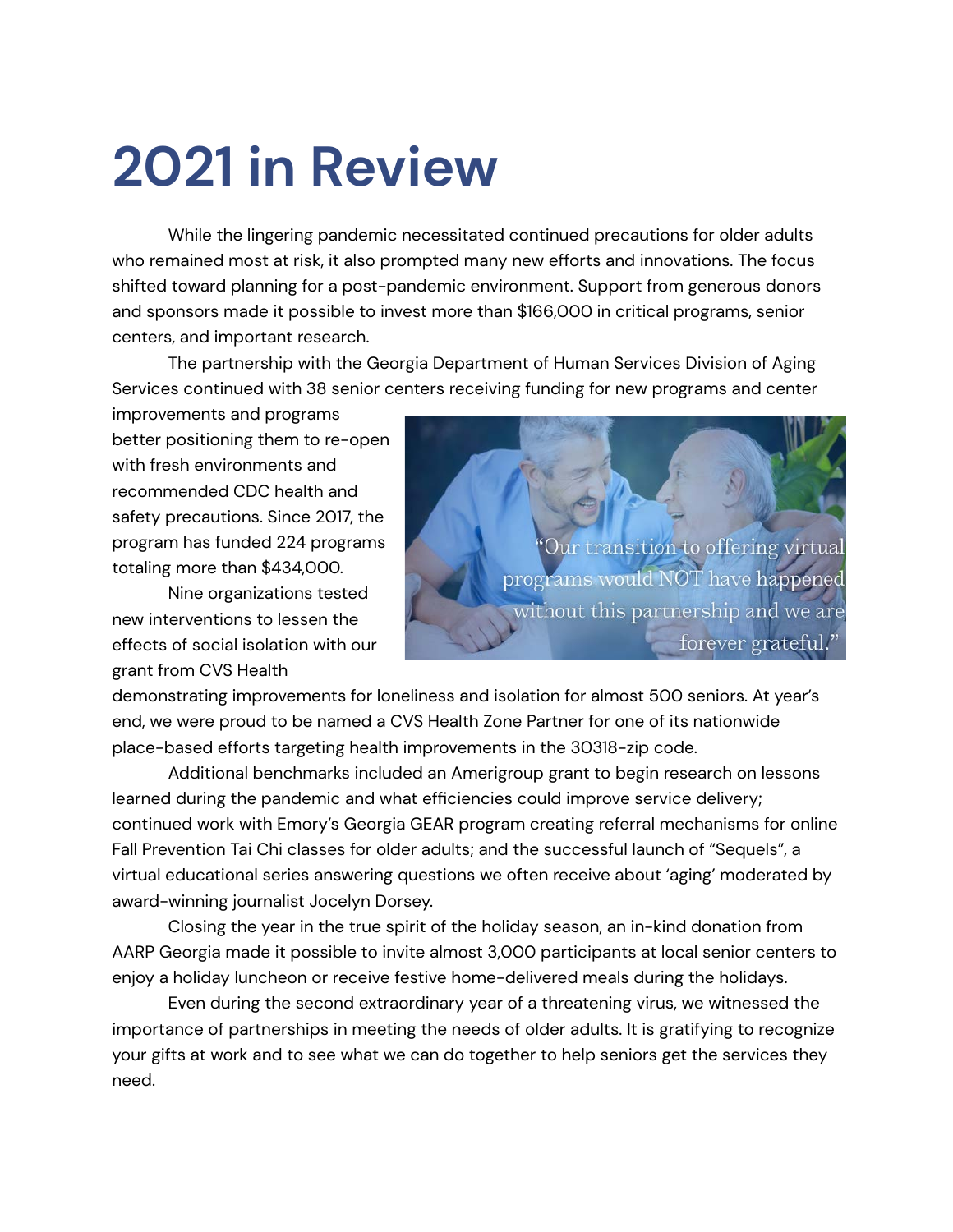

### By the numbers:

### 13,863

Older Adults and Caregivers Received Services from Programs Funded with Your Generous Support

# \$166,000

In Cash and In-Kind Grants was Distributed to Programs Serving Older Adults

#### 90

Programs Received Support in 2021 to Address **Basic Needs** Reduce Social Isolation, Test New Innovations, and Respond To COVID-19



"Sequels" Virtual Educational Workshops Produced, Presented and now Published on THANKSMOMANDDADFUND.ORG for Countless Viewers to Tune in and Hear From Experts Answering Important Questions on "Aging"